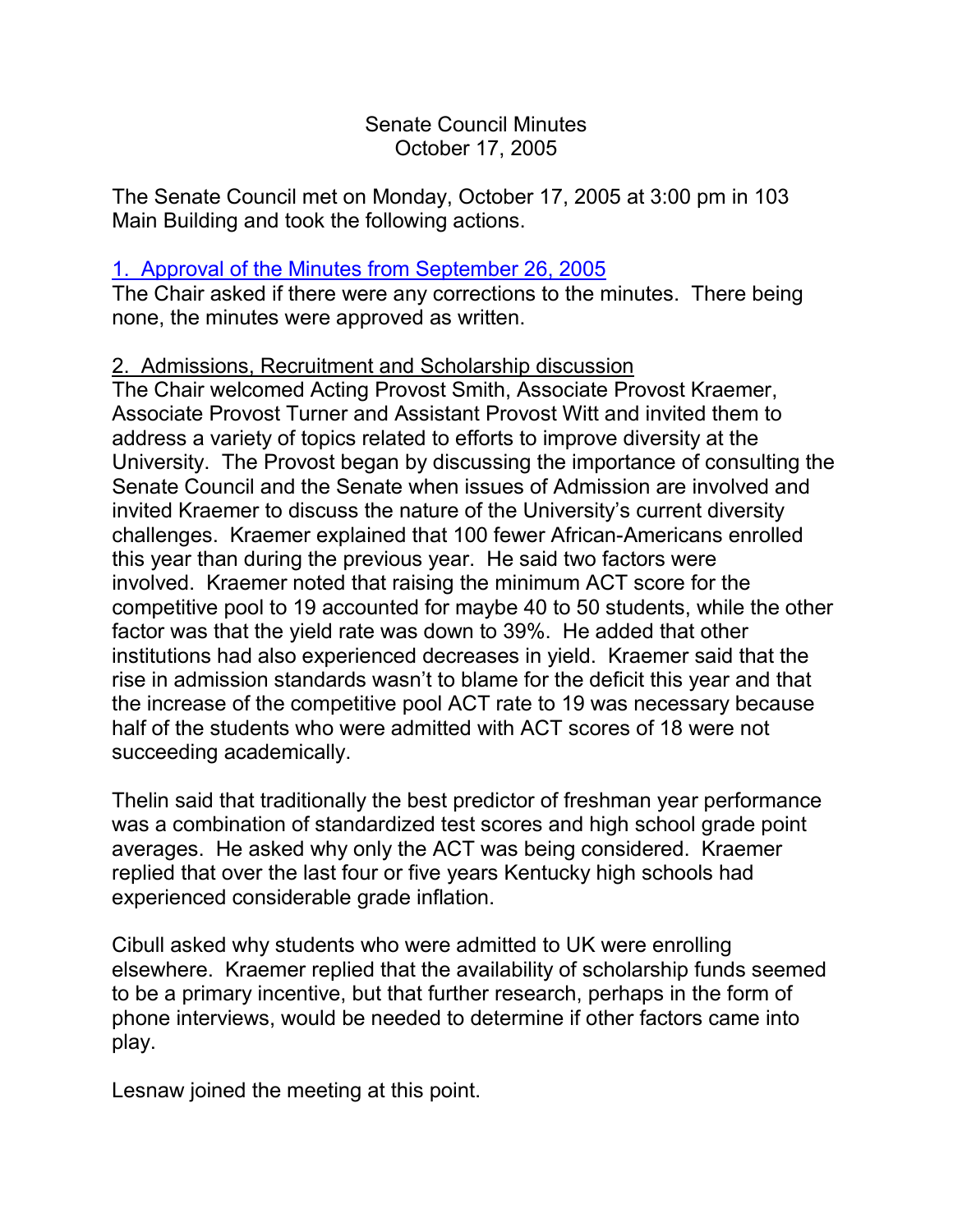The Provost added that issues of recruiting and scholarship are very closely related when discussing the question of yield. He distributed a list of immediate actions that would be taken to help the situation, noting that the items on the list represented a beginning but that further work would be needed. Among the items on the list was the creation of a diversity enrollment team, which would unify and enhance the recruitment staff with the Office of Multicultural Affairs. He added that a high-level staff position had been created in Witt's area, Diversity Enrollment Coordinator, which would help provide greater unity. He expressed hope that the outcome would be an increased number of minority candidates in the admission pool as well as higher yield rates.

The Provost added that additional funds had been reallocated for diversity related scholarships to the tune of half a million dollars. He noted that due to recent Supreme Court decisions the scholarships could have no exclusive and specific race based test or criteria.

The Provost spoke of the need to speak with faculty and others when moving forward, especially regarding the relative roles of the Senate and the Administration. He noted that Witt had added three new questions to the application form, which would increase the complexity of the application review process and allow the University to move away from simply relying on ACT or GPA as predictors of success. He added that a Provost-level committee of faculty from Education and other areas had been formed, which included VP Ray and Roger Sugarman from Institutional Research, Planning and Effectiveness. The committee will take up the work of doing the actual research on predicting success of minorities in admission and enrollment at UK. The group will also conduct research regarding the question of yield. The Provost emphasized the need to focus on law and graduate students as well as look at the undergraduate population.

The Provost asked the Senate Council for advice on how to proceed, noting that the faculty have some control over the admissions process. Witt thanked the Senate Council members for having them as guests and discussed the nature of the new questions on the application. He discussed the various intricacies of trying to reach enrollment targets each year, as well as the challenges UK faces compared to institutions with less selective admission criteria.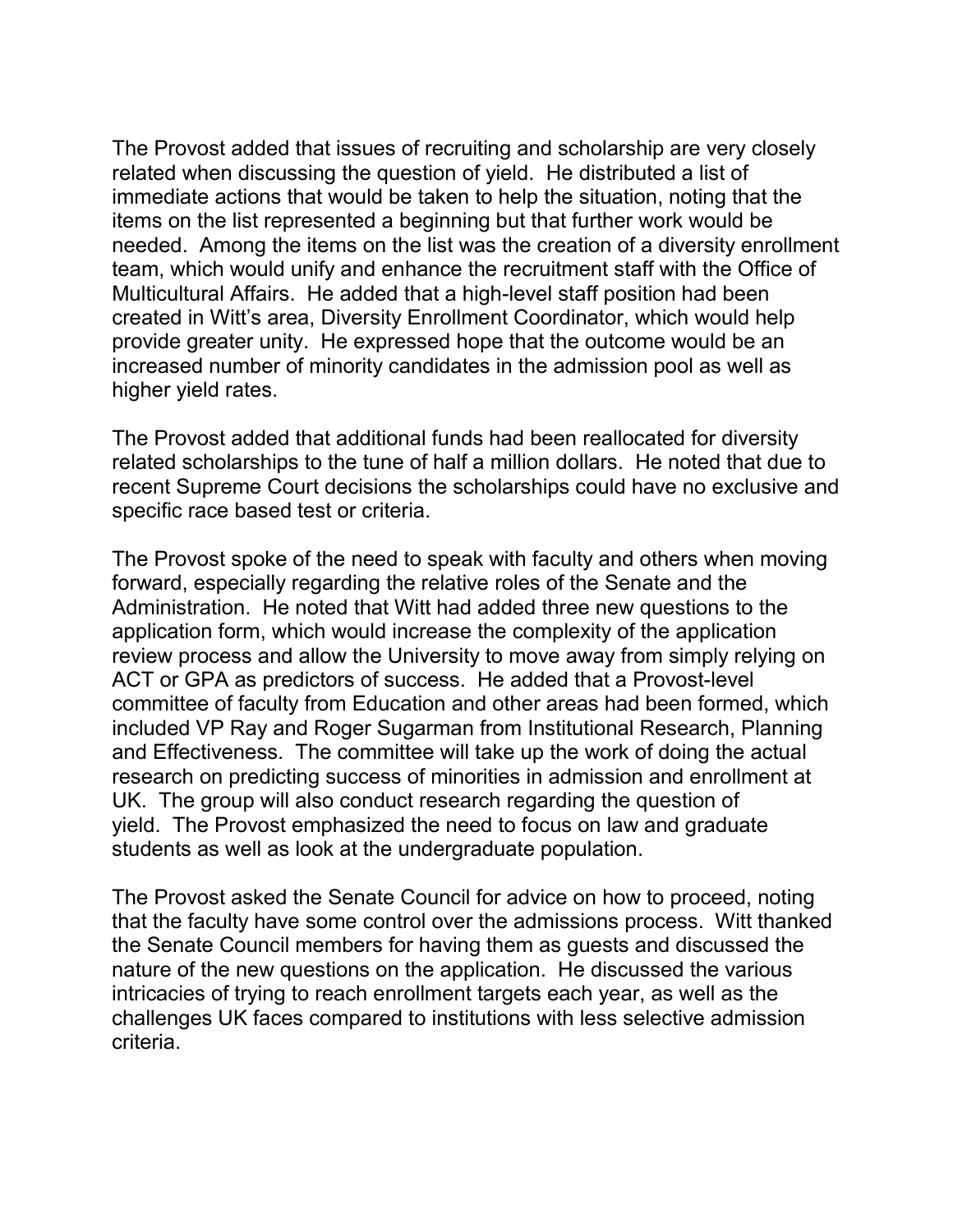Grossman asked for an overview regarding selective and competitive admission at UK. Witt and Baxter provided an overview of the process. Dembo read the description of the requirements from the Senate Rules.

The Provost noted that the Admissions Advisory Committee recommended a target enrollment of 3,750 the past year, as well as another one point increase in the ACT standard in each of the admission quadrants. He added that the enrollment target was overruled by the President, and that he as Provost had rejected the increase in ACT scores due to concern about the diversity issue as it related to enrollment. Jones noted that while the Committee wasn't responsible for setting the annual enrollment targets, they were responsible for matters regarding the ACT score. The Provost said that it seemed that he had violated Senate Rules.

Duke asked what UK could do to improve yield and retention, and whether the issue was primarily scholarship driven or if other issues were involved. Witt replied that a more strategic endeavor with faculty was needed to improve both recruitment and retention, adding that it was important to find a way for more minority students to identify with UK and visit UK in order to become more comfortable with campus. Duke asked if African- American students who were already at the University had been consulted regarding their choice of UK. Witt replied that anecdotal evidence suggested that finding ways for African- American students to become involved with student organizations, Greek life and the Multicultural Center seemed like vital factors to recruitment and retention, but added that more research was needed.

Turner spoke about the need to be more aggressive when recruiting African-American students, including a more personalized approach. He said he suspected that students who were admitted but who didn't enroll were getting more specialized attention from other schools, which made the other schools seem more attractive. Turner added that it was important to focus recruitment efforts on the Kentucky communities with especially high African-American populations. He noted that faculty should become more involved in mentoring African-American students, and encouraged faculty to walk up to African-American students and simply begin a conversation to help personalize the University.

Thelin suggested that all scholarship recipients should be required to complete FAFSA forms whether receiving need-based or non-need-based aid in order to determine if the scholarship issue was truly one of family financial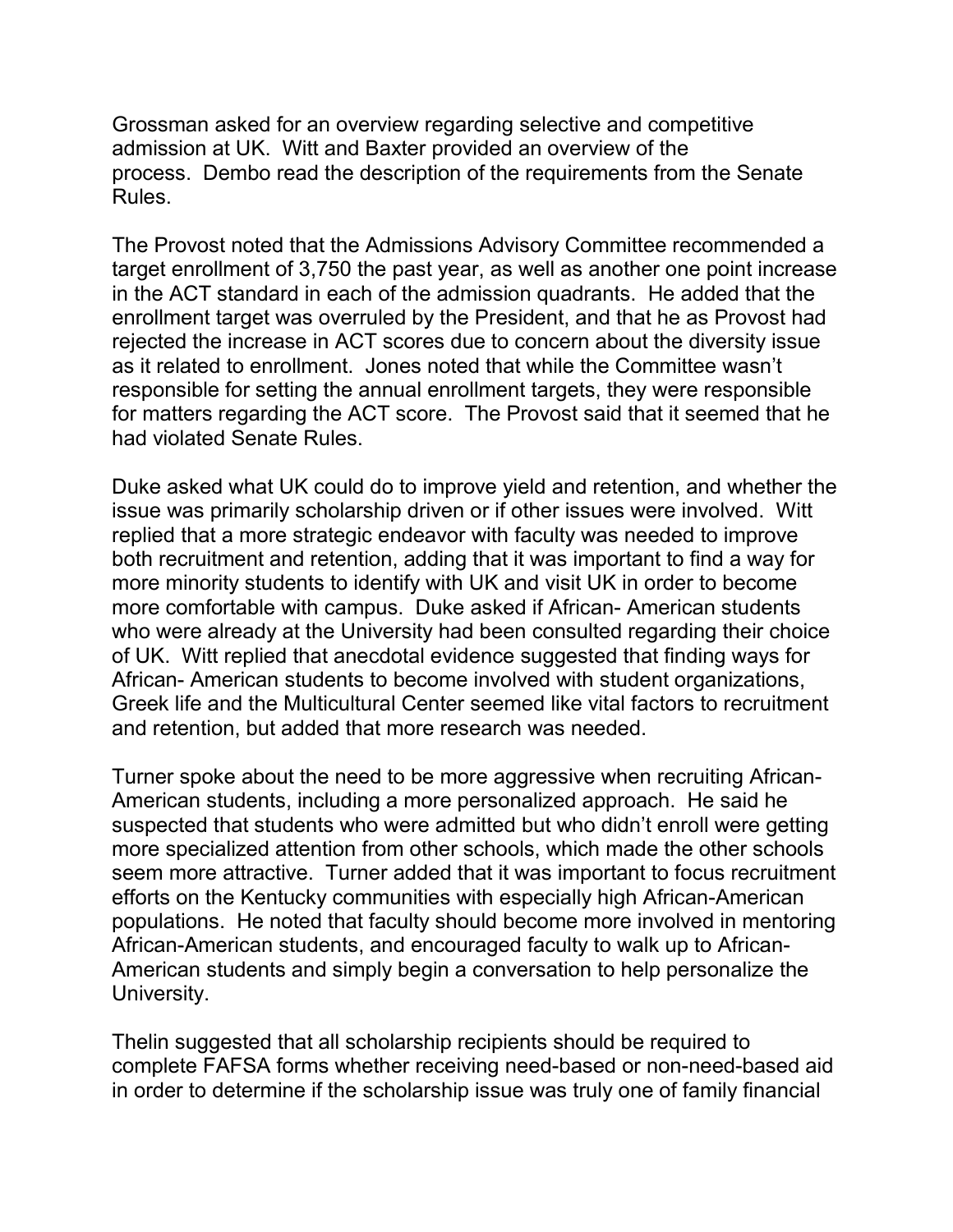need or not. Kraemer noted that he had considered that before, but that some parents were hesitant to divulge that sort of confidential financial information.

Grossman made a motion to charge the Admissions Advisory committee to work with Enrollment Management to incorporate new factors into the admission process. The motion died for lack of a second.

Cibull suggested the University should actively recruit students, not just admit them on the basis that they met the selective criteria.

Jones noted that the essence of Grossman's motion was already charged to the committee under Senate Rules, and suggested that the Administration continue working with the Admissions Advisory Committee, coming back to the Senate Council should any changes to the Senate Rules regarding admission be suggested.

The Provost thanked the Senate Council members for their time and promised to return soon to discuss the issue of college-level admission criteria. The Chair thanked the Provost, Kraemer, Turner, Baxter, and Witt and they departed.

## 3. [Quantitative Financial](http://www.uky.edu/USC/New/Comms/Programs/Quantitative%20Financial%20Analysis%20%20New%20Minor.pdf) Analysis Minor

Grossman introduced the item, on behalf of the Academic Programs Committee. He said the Committee unanimously supported the proposal. Mullineaux added that the proposal would allow Business and Economics to improve its relationship with students outside the college. There being no further discussion, a vote was taken on the motion from the committee to approve. The motion passed without dissent and will be forwarded to the next University Senate agenda with a positive recommendation.

## 4. Honorary Degrees

Greissman introduced the item and outlined some changes to the proposal since it was last discussed. Grabau asked if language in the third bullet stating that the President retained the right to address the Senate or the Board was intended to mean that the President had the prerogative of determining which names should be in the pool of candidates and which should not. Greissman replied that was not the case; the President could speak about a candidate he thought was particularly suitable but did not have veto power.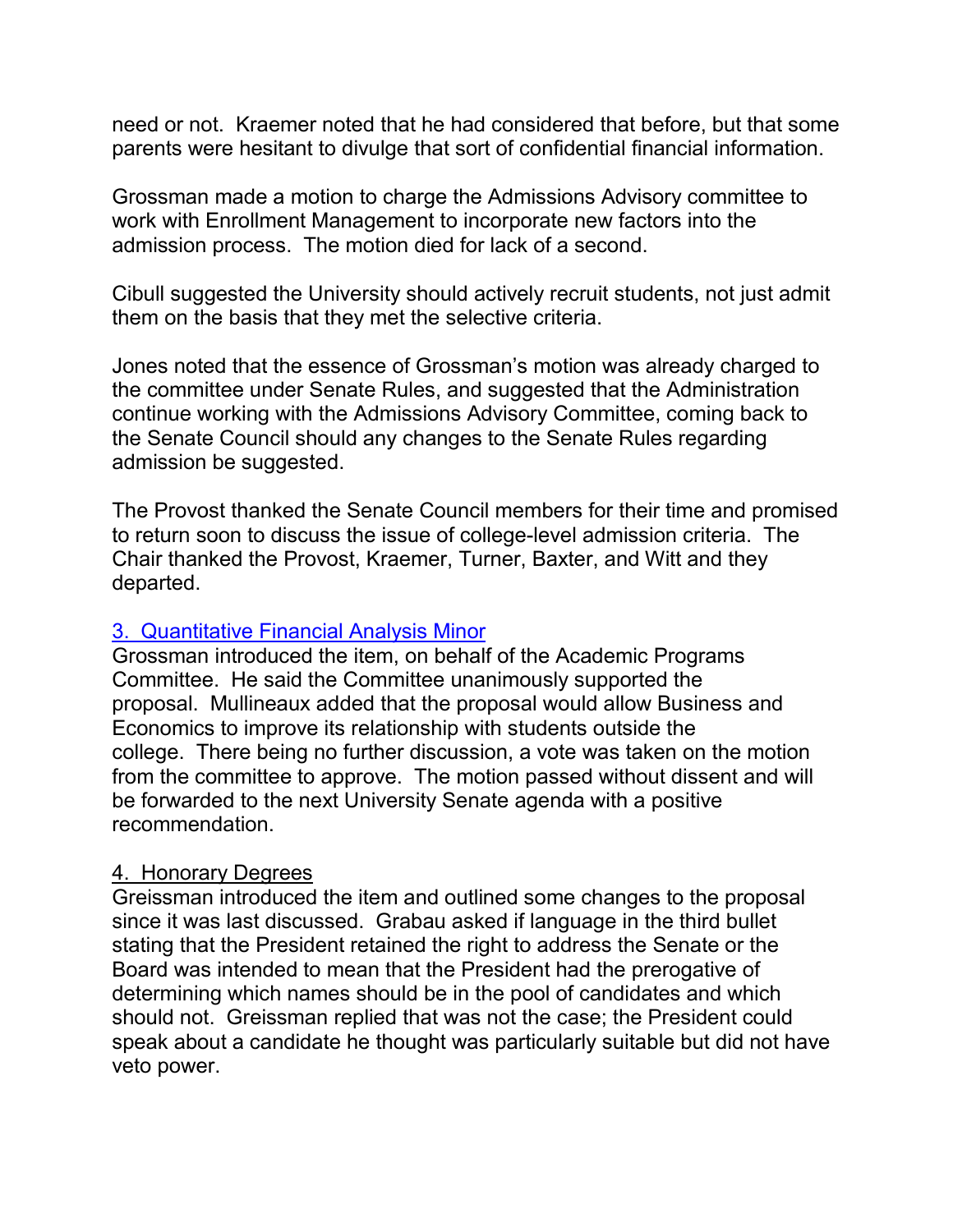Jones said he was satisfied that the composition of the committee didn't compromise the faculty's position in any way.

Moore suggested that language be included to make sure that consultation occurred between the Senate Council and the President to ensure that the final committee composition was representative of the University committee, such that not too many members would be from one college, as an example. Greissman and the Chair will incorporate appropriate language to reflect the need for consultation.

Jones made a motion to approve the proposal, which was seconded by Lesnaw. The motion passed without dissent.

## 5. [Graduate Certificate in Clinical Research Skills](http://www.uky.edu/USC/New/SCAgendas/20050926/Grad%20Certificate%20in%20Clinical%20Research%20Skills.pdf)

The Chair drew the Senate Council members' attention to the revisions provided by Shedlovsky. Shedlovsky explained the rationale, which was clearly included in the revised proposal. Jones made a motion to approve, with a second by Cibull. The motion passed without dissent.

#### Announcements

The Chair asked that nominations for the Committee on Committees and the Nominating Committee be sent to him as soon as possible. Ms. Scott added that dossiers were pending and the process was being slowed by a lack of members on at least one Area Committee.

The Chair asked the Senate Council members to pay particular attention to two e-mails he sent earlier in the day to the listserv.

There being no further business, the meeting was adjourned.

Respectfully submitted by Ernie Yanarella Senate Council Chair

Members present: Cibull, Dembo, Duke, Grabau, Grossman, Hobson, Jarvis, Jones, Lesnaw, Moore, Thelin, Yanarella.

Liaison present: Greissman.

Guests present: Blackwell, Kraemer, Mullineaux, Shedlovsky, Smith, Turner, Witt.